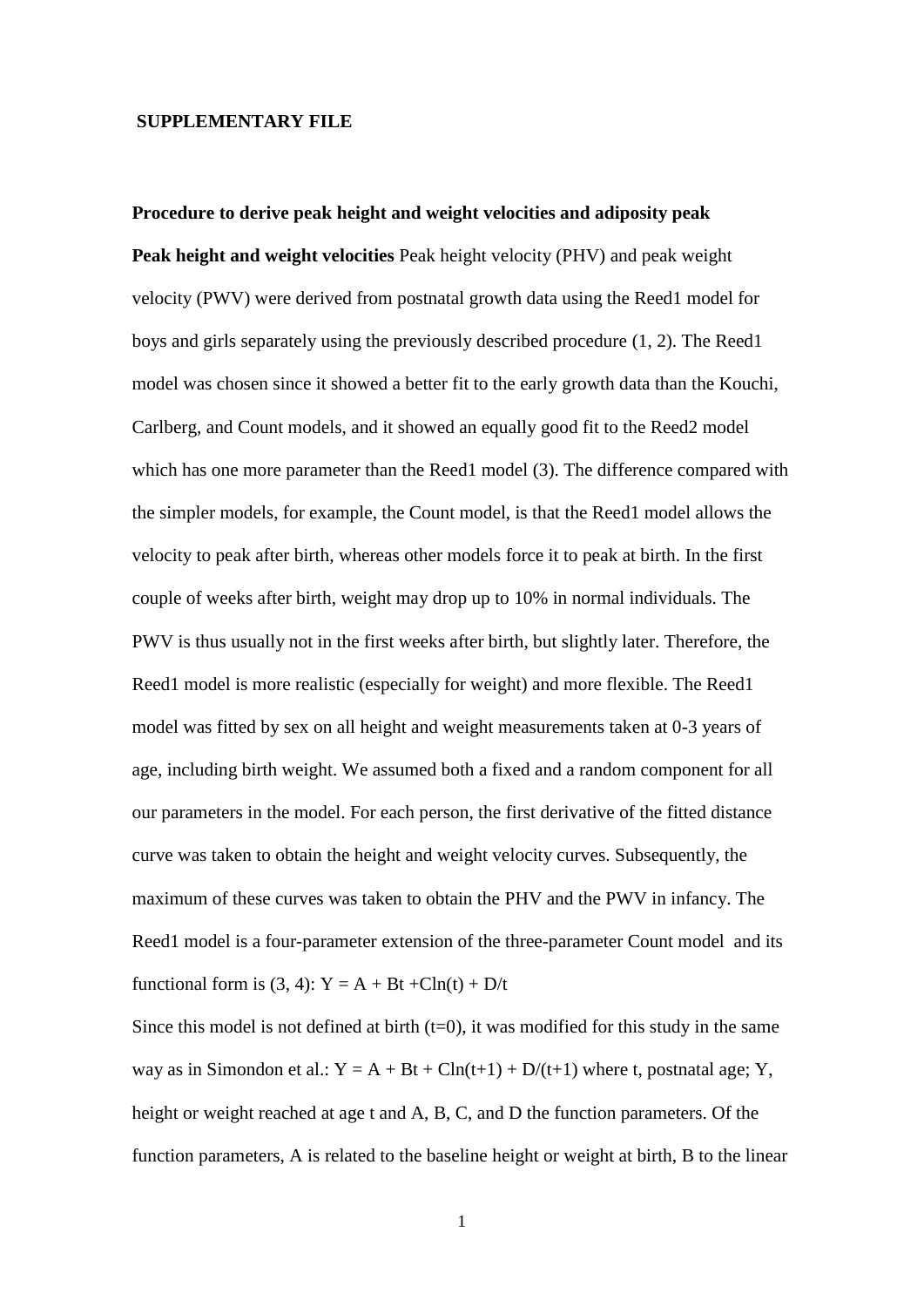component of the growth velocity over time, and D to the inflection point that allows growth velocity to peak after birth rather than exactly at birth. The Reed1 model is linear and its constants. Having two measurements was inadequate to capture the shape of the growth curve, and therefore, we restricted all association analyses to those with a minimum of three measurements per person.

**Adiposity peak** For body mass index at adiposity peak (BMIAP), a cubic mixed effects model was previously fitted on log(BMI) from 14 days to 1.5 years, using sex as a covariate (2). Modelization of body mass index growth was performed from the age of 14 days onward, since, as mentioned before, children may lose up to 10% of their body weight in the first 2 weeks of life. When fitting the model, age was centralized to 0.75 years. In addition to fixed effects, we included random effects for the constant and the slope in the model. An autoregressive within person correlation structure between measurements was assumed. Then, body mass index was derived for each individual at the point where the curve reaches its maximum, i.e. at infant adiposity peak.

## **References**

- 1. Sovio U, Bennett AJ, Millwood IY, Molitor J, O'Reilly PF, Timpson NJ *et al.* Genetic determinants of height growth assessed longitudinally from infancy to adulthood in the northern Finland birth cohort 1966. *PLoS.Genet.* 2009; 5:e1000409.
- 2. Tzoulaki I, Sovio U, Pillas D, Hartikainen AL, Pouta A, Laitinen J *et al.* Relation of immediate postnatal growth with obesity and related metabolic risk factors in adulthood: the northern Finland birth cohort 1966 study. *Am.J.Epidemiol.* 2010; 171:989-998.
- 3. Berkey CS, Reed RB. A model for describing normal and abnormal growth in early childhood. *Hum.Biol.* 1987; 59:973-987.
- 4. Parametric models for postnatal growth. In: Methods in Human Growth Research. Editors: Hauspie RC, Cameron N, Molinari L. Cambridge University press, 2004; pp. 205-233.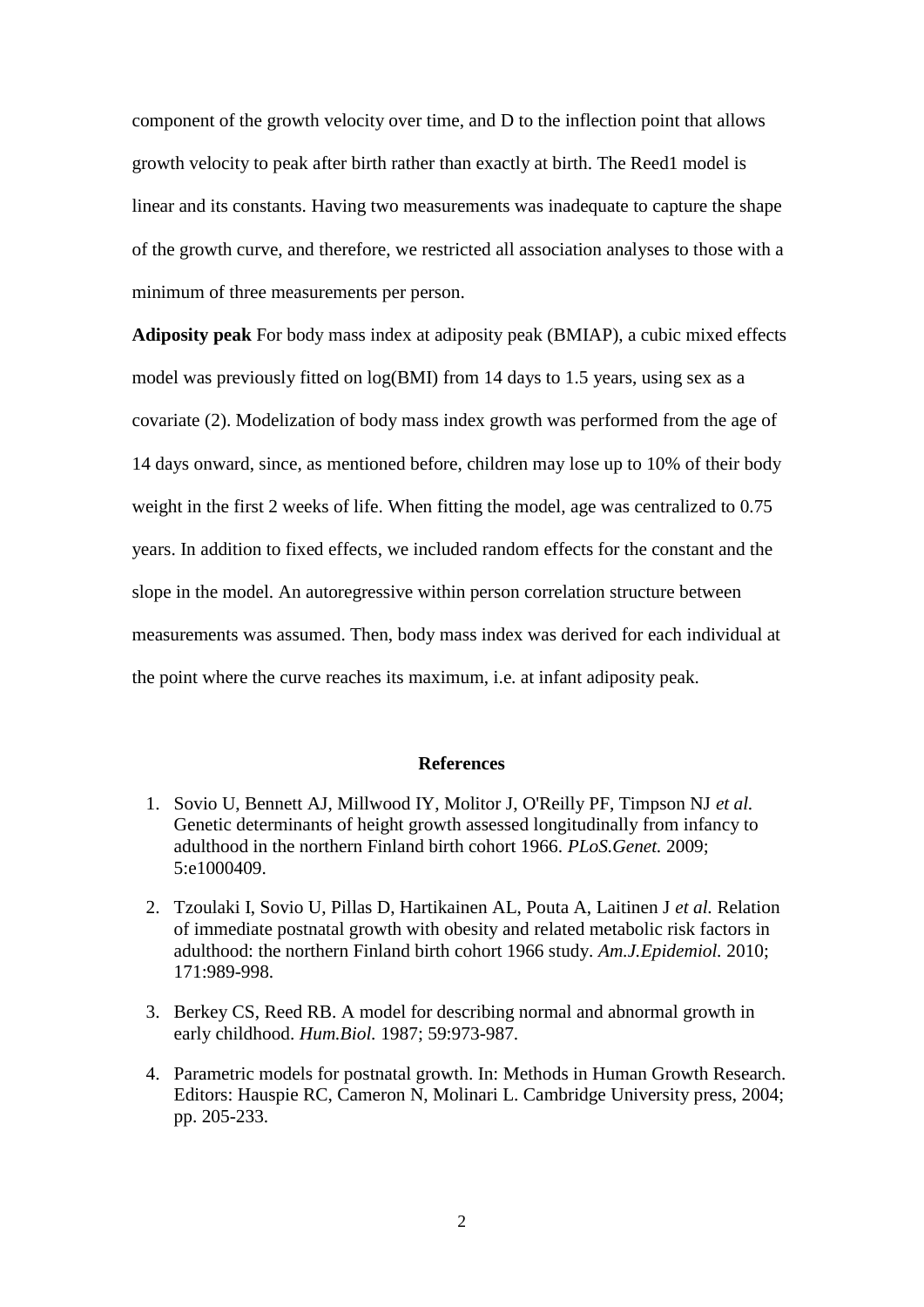**Supplementary File Figure S1** Diagram showing the association of early childhood growth patterns and lung function and current asthma, including the potential confounders, effect modifiers, and potential mediators (dashed lines)



Maternal characteristics include: age at enrolment, pre-pregnancy body mass index, educational level, pet keeping, psychological distress during pregnancy, gestational diabetes, and gestational hypertensive disorders.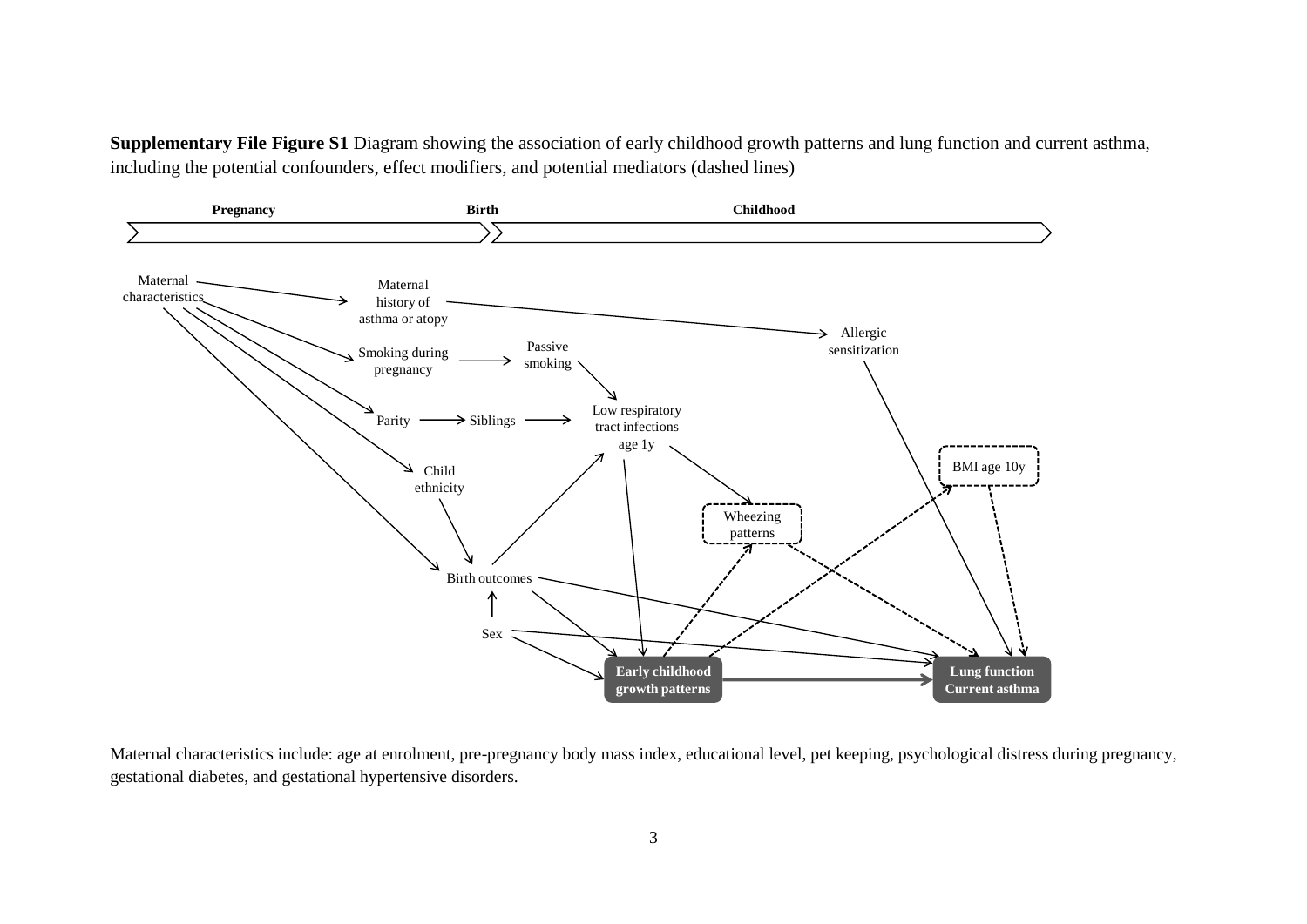**Supplementary File Figure S2** Structural equation model of the association of early

childhood growth patterns with lung function parameters

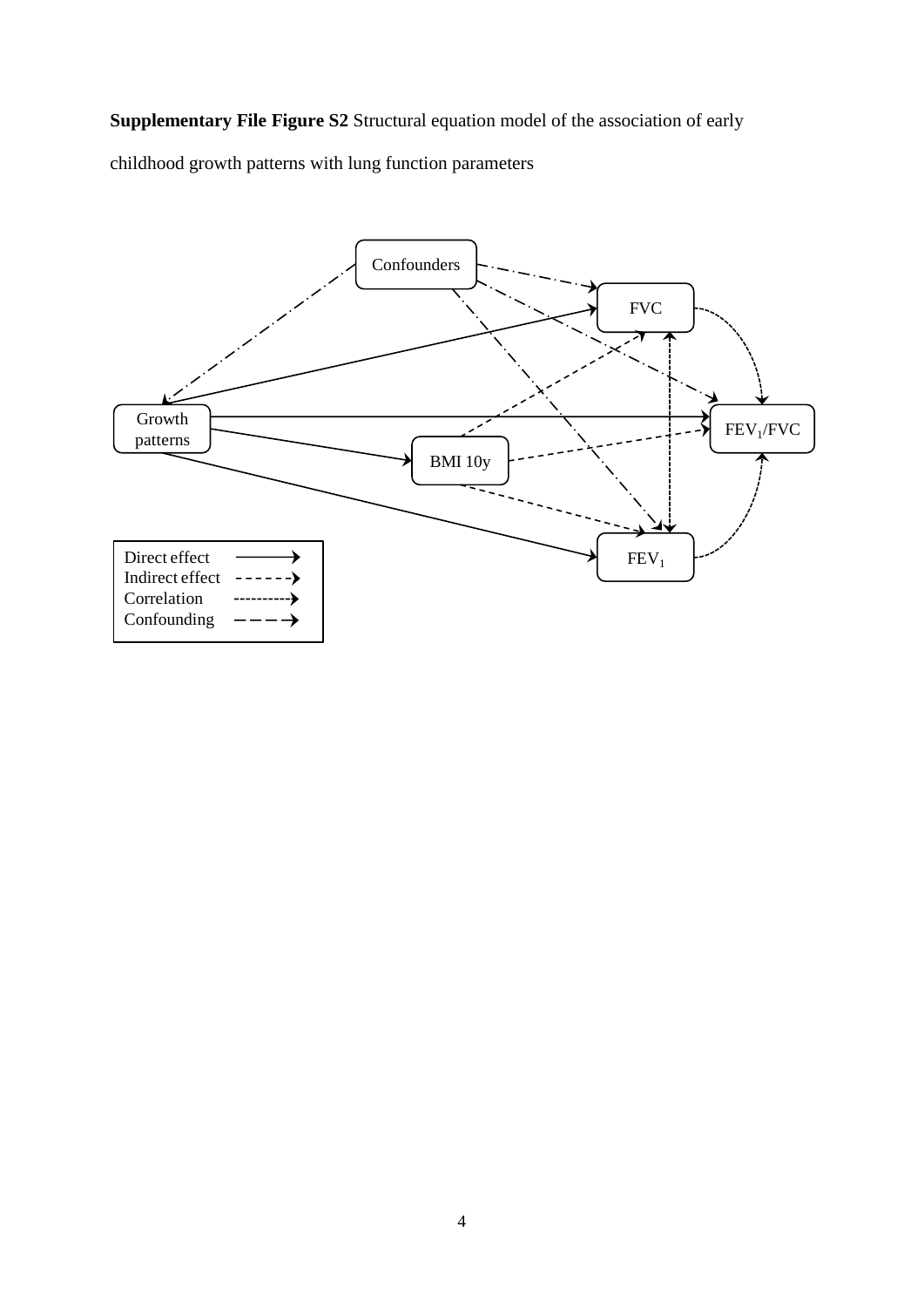## **Supplementary File Figure S3** Flow chart of participants included for analysis

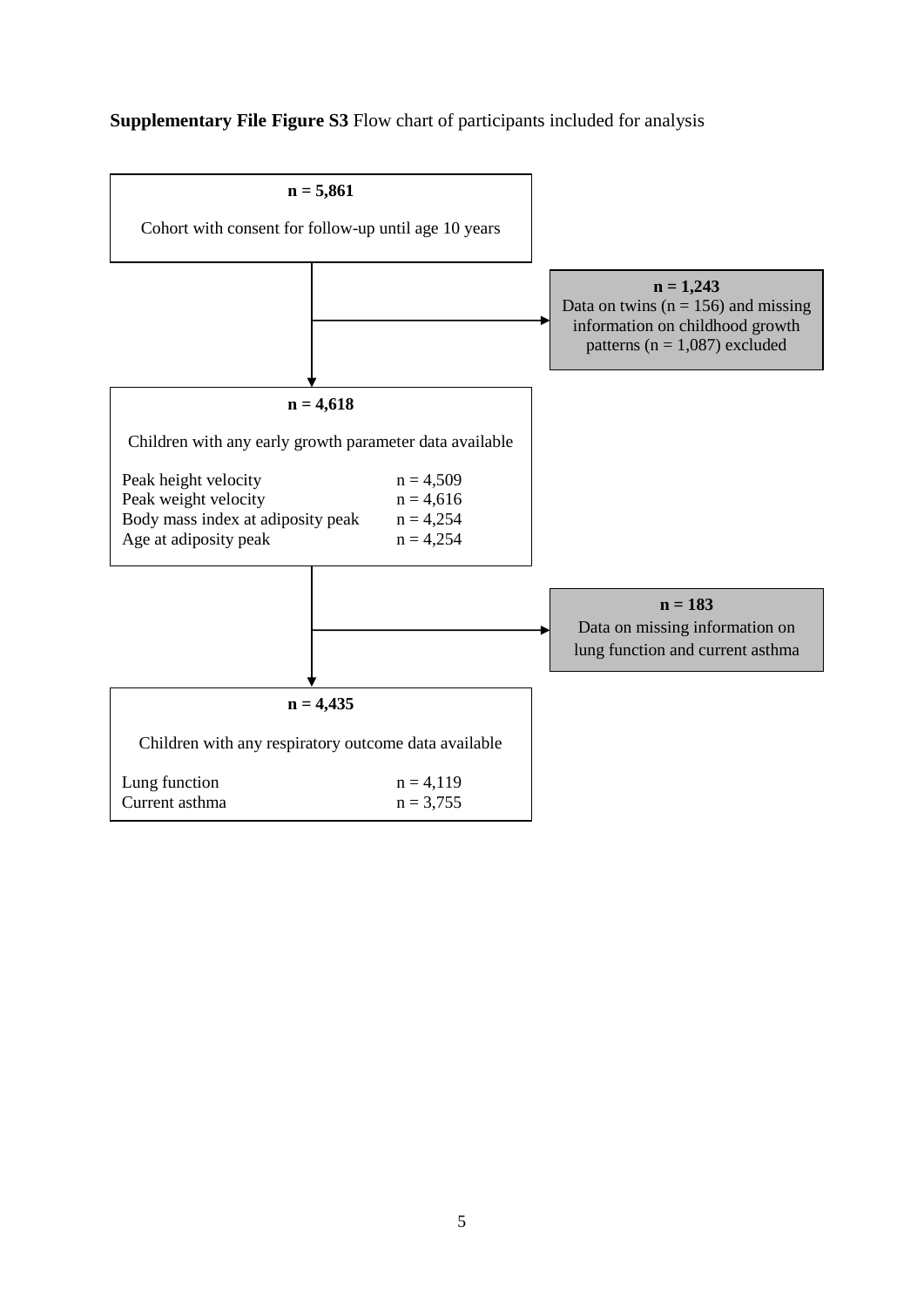|                                                       | Included             | Not included          | $P$ -value  |
|-------------------------------------------------------|----------------------|-----------------------|-------------|
|                                                       | $n = 4,435$          | $n = 1,426$           | differences |
| <b>Maternal characteristics</b>                       |                      |                       |             |
| Age at enrolment (years)                              | 31.4(4.7)            | 29.8(5.5)             | < 0.01      |
| Pre-pregnancy body mass index $(kg/m2)$               | 24.4 (4.2)           | 25.5(4.6)             | < 0.01      |
| <b>Educational level</b>                              |                      |                       |             |
| Primary or secondary                                  | 44.8                 | 66.4                  | < 0.01      |
| Higher                                                | 55.2                 | 33.6                  |             |
| History of asthma or atopy, yes                       | 44.9                 | 45.0                  | 0.98        |
| Pet keeping, yes                                      | 33.3                 | 33.4                  | 0.95        |
| Psychological distress during pregnancy, yes          | 7.2                  | 13.0                  | < 0.01      |
| Parity, multiparous                                   | 42.0                 | 46.0                  | 0.01        |
| Smoked during pregnancy, yes                          | 22.6                 | 27.1                  | < 0.01      |
| Gestational hypertensive disorders, yes               | 4.1                  | 4.5                   | 0.61        |
| Gestational diabetes, yes                             | 0.7                  | 2.2                   | < 0.01      |
| <b>Infant characteristics</b>                         |                      |                       |             |
| Sex, female                                           | 50.3                 | 49.9                  | 0.77        |
| Gestational age $(weeks)^{1}$                         | 40.1 (26.7-<br>43.4) | 39.9 (26.3-<br>(43.6) | < 0.01      |
| Birth weight (g)                                      | 3456 (543)           | 3262 (640)            | < 0.01      |
| Ethnicity, non-European                               | 28.5                 | 45.1                  | < 0.01      |
| Breastfeeding, never                                  | 7.6                  | 7.2                   | 0.75        |
| Day care attendance age 1 year, yes                   | 63.2                 | 50.3                  | < 0.01      |
| Lower respiratory tract infections age 1 year,<br>yes | 13.2                 | 16.0                  | 0.14        |
| Passive smoking age 1 year, yes                       | 16.1                 | 18.0                  | 0.32        |
| <b>Child characteristics</b>                          |                      |                       |             |
| Age at the time of respiratory outcomes<br>(years)    | 9.8(0.3)             | 9.8(0.5)              | < 0.01      |
| Body mass index at age 10 years (z-score)             | 0.2(1.0)             | 0.4(1.1)              | < 0.01      |

**Supplementary File Table S1** Difference in characteristics between subjects included and not included in the study

Values are percentages for categorical variables and means  $(SD)$  or median (range)<sup>1</sup> for continuous variables. Non-imputed data. *P*-value (included vs. excluded) was estimated by using One-Way Anova, Wilcoxon, or Chi-square tests.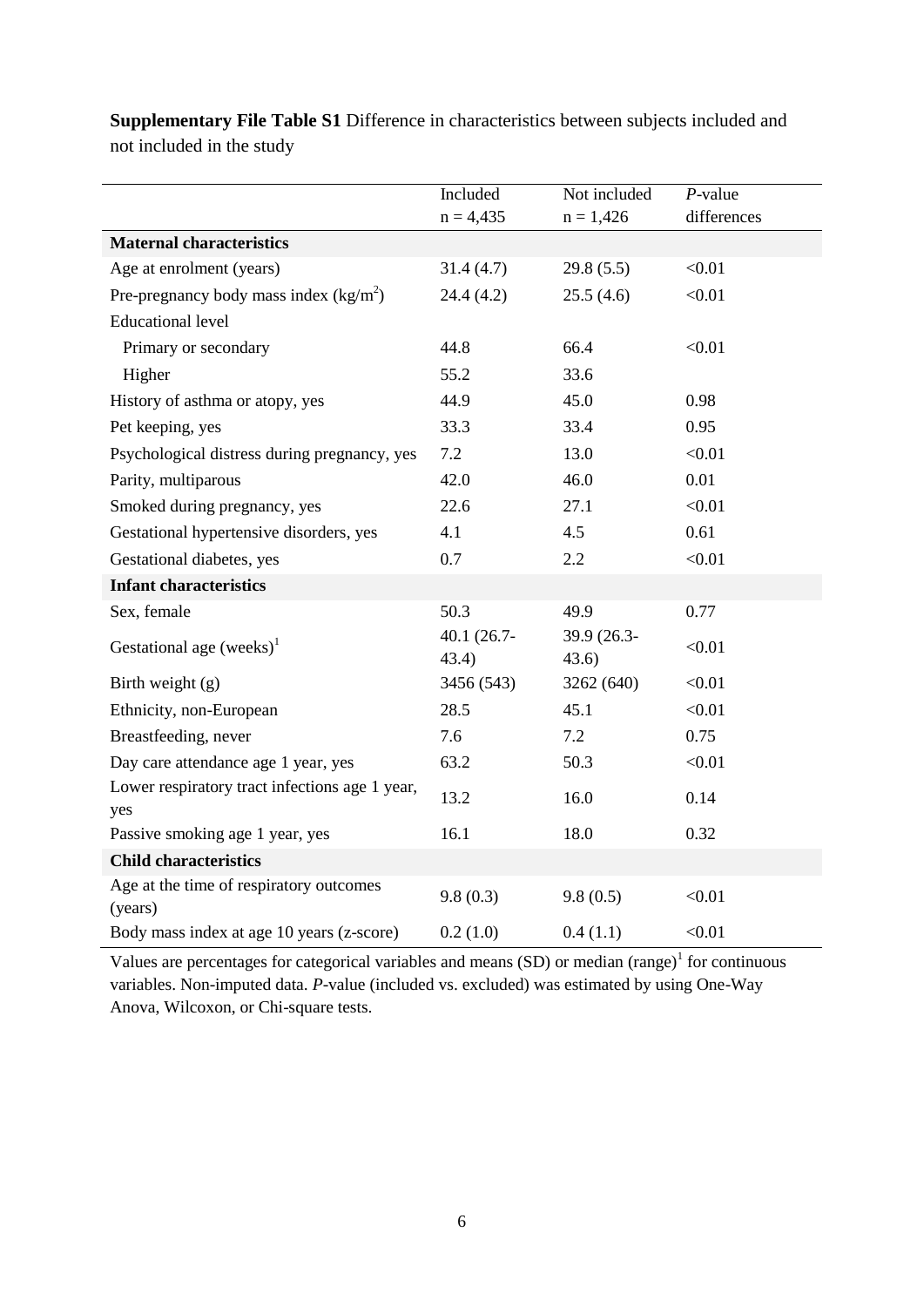**Supplementary File Table S2** Effect modification by child's sex, maternal history of asthma or atopy, preterm birth, small for gestational age, and inhalant allergic sensitization of the association of early childhood growth patterns with lung function and current asthma

|                       | Child's sex<br>$p$ -value for<br>interaction | Maternal history<br>of asthma or<br>atopy<br>$p$ -value for<br>interaction | Preterm birth<br>$p$ -value for<br>interaction | Small for<br>gestational<br>age<br>$p$ -value for<br>interaction | Child's inhalant<br>allergic<br>sensitization<br>$p$ -value for<br>interaction |
|-----------------------|----------------------------------------------|----------------------------------------------------------------------------|------------------------------------------------|------------------------------------------------------------------|--------------------------------------------------------------------------------|
| <b>FVC</b>            |                                              |                                                                            |                                                |                                                                  |                                                                                |
| <b>PHV</b>            | 0.557                                        | 0.907                                                                      | 0.871                                          | 0.024                                                            | 0.413                                                                          |
| <b>PWV</b>            | 0.251                                        | 0.906                                                                      | 0.687                                          | 0.041                                                            | 0.544                                                                          |
| <b>BMIAP</b>          | 0.053                                        | 0.833                                                                      | 0.978                                          | 0.095                                                            | 0.849                                                                          |
| <b>AGEAP</b>          | 0.001                                        | 0.417                                                                      | 0.726                                          | 0.641                                                            | 0.440                                                                          |
| FEV <sub>1</sub>      |                                              |                                                                            |                                                |                                                                  |                                                                                |
| <b>PHV</b>            | 0.352                                        | 0.947                                                                      | 0.455                                          | 0.084                                                            | 0.692                                                                          |
| <b>PWV</b>            | 0.215                                        | 0.322                                                                      | 0.825                                          | 0.275                                                            | 0.724                                                                          |
| <b>BMIAP</b>          | 0.041                                        | 0.867                                                                      | 0.994                                          | 0.330                                                            | 0.534                                                                          |
| <b>AGEAP</b>          | < 0.001                                      | 0.409                                                                      | 0.239                                          | 0.319                                                            | 0.597                                                                          |
| FEV <sub>1</sub> /FVC |                                              |                                                                            |                                                |                                                                  |                                                                                |
| <b>PHV</b>            | 0.530                                        | 0.777                                                                      | 0.561                                          | 0.477                                                            | 0.344                                                                          |
| <b>PWV</b>            | 0.869                                        | 0.098                                                                      | 0.938                                          | 0.146                                                            | 0.680                                                                          |
| <b>BMIAP</b>          | 0.943                                        | 0.754                                                                      | 0.988                                          | 0.229                                                            | 0.264                                                                          |
| <b>AGEAP</b>          | 0.578                                        | 0.839                                                                      | 0.312                                          | 0.031                                                            | 0.789                                                                          |
| $FEF_{75}$            |                                              |                                                                            |                                                |                                                                  |                                                                                |
| <b>PHV</b>            | 0.684                                        | 0.857                                                                      | 0.503                                          | 0.996                                                            | 0.322                                                                          |
| <b>PWV</b>            | 0.711                                        | 0.147                                                                      | 0.680                                          | 0.248                                                            | 0.296                                                                          |
| <b>BMIAP</b>          | 0.543                                        | 0.747                                                                      | 0.700                                          | 0.495                                                            | 0.152                                                                          |
| <b>AGEAP</b>          | 0.164                                        | 0.567                                                                      | 0.471                                          | 0.014                                                            | 0.518                                                                          |
| <b>Current asthma</b> |                                              |                                                                            |                                                |                                                                  |                                                                                |
| PHV                   | 0.437                                        | 0.236                                                                      | 0.991                                          | 0.204                                                            | 0.844                                                                          |
| <b>PWV</b>            | 0.536                                        | 0.105                                                                      | 0.430                                          | 0.773                                                            | 0.299                                                                          |
| <b>BMIAP</b>          | 0.657                                        | 0.031                                                                      | 0.336                                          | 0.730                                                            | 0.129                                                                          |
| <b>AGEAP</b>          | 0.033                                        | 0.535                                                                      | 0.291                                          | 0.624                                                            | 0.002                                                                          |

PHV, peak height velocity; PWV, peak weight velocity; BMIAP, body mass index at adiposity peak; AGEAP, age at adiposity peak.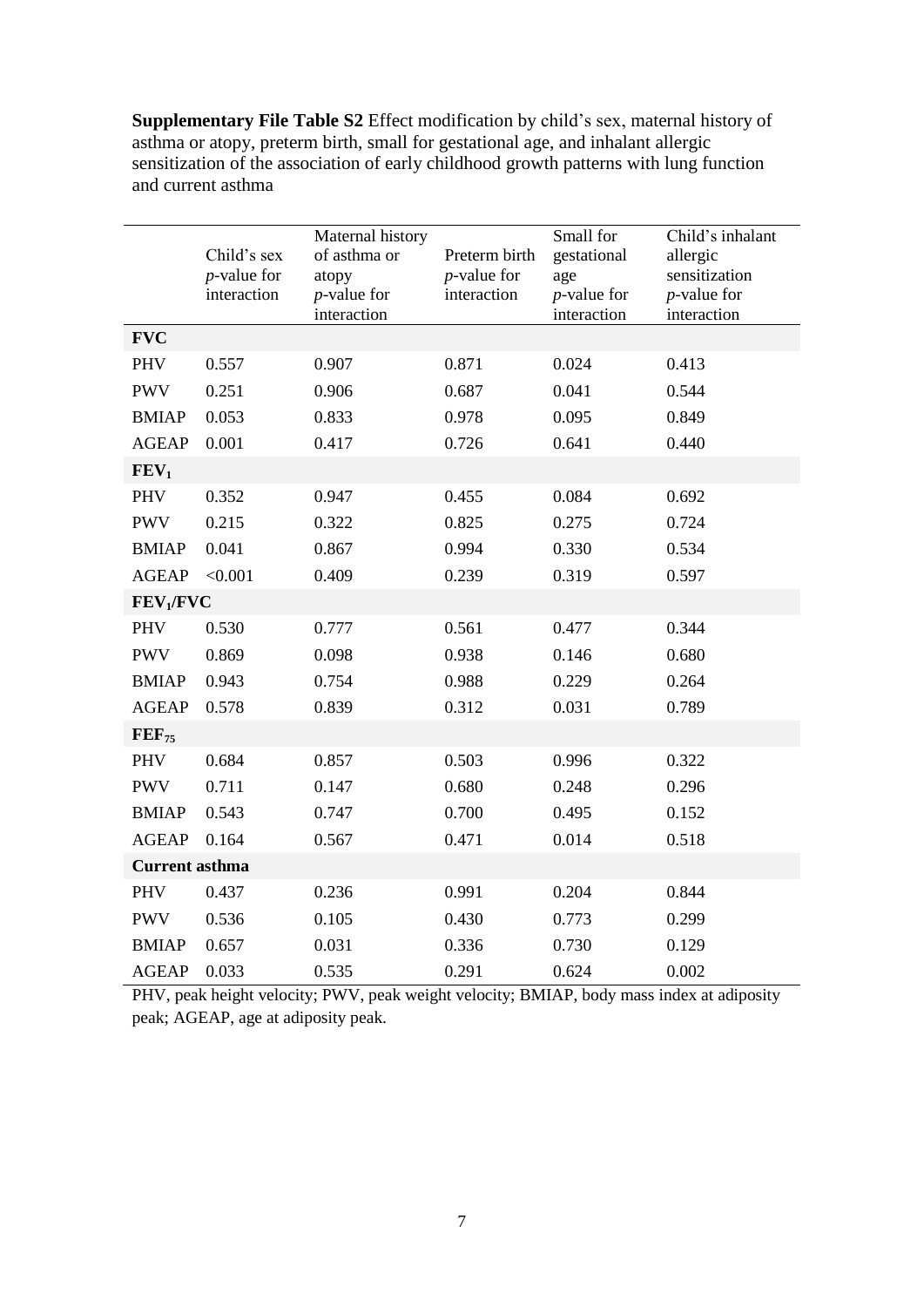|              | Minimally adjusted<br>model | + Maternal<br>characteristics | $+$ Socioeconomic<br>characteristics | + Maternal history of<br>asthma or atopy | + Maternal<br>psychological<br>distress during<br>pregnancy | + Birth outcomes         | $+$ Child<br>characteristics -<br>Fully adjusted<br>model |
|--------------|-----------------------------|-------------------------------|--------------------------------------|------------------------------------------|-------------------------------------------------------------|--------------------------|-----------------------------------------------------------|
| <b>FVC</b>   |                             |                               |                                      |                                          |                                                             |                          |                                                           |
| <b>PHV</b>   | $-0.00$ $(-0.01, -0.00)$    | $-0.00$ $(-0.01, 0.00)$       | $-0.01$ $(-0.01, -0.00)$             | $-0.01$ $(-0.01, -0.00)$                 | $-0.01 (-0.01, -0.00)$                                      | $-0.00$ $(-0.01, 0.00)$  | $-0.00$ $(-0.01, 0.00)$                                   |
| <b>PWV</b>   | 0.04(0.02, 0.05)            | 0.04(0.02, 0.05)              | 0.03(0.01, 0.04)                     | 0.03(0.01, 0.04)                         | 0.03(0.01, 0.04)                                            | 0.03(0.02, 0.05)         | 0.03(0.02, 0.05)                                          |
| <b>BMIAP</b> | 0.18(0.15, 0.22)            | 0.18(0.14, 0.22)              | 0.17(0.13, 0.20)                     | 0.17(0.13, 0.20)                         | 0.17(0.13, 0.20)                                            | 0.14(0.10, 0.18)         | 0.15(0.11, 0.19)                                          |
| <b>AGEAP</b> | $-0.03$ $(-0.07, 0.01)$     | $-0.03$ $(-0.07, 0.01)$       | $-0.00$ $(-0.05, 0.04)$              | $-0.00$ $(-0.05, 0.04)$                  | $-0.00$ $(-0.05, 0.04)$                                     | $0.02 (-0.02, 0.07)$     | $0.02$ (-0.02, 0.06)                                      |
| FEV1         |                             |                               |                                      |                                          |                                                             |                          |                                                           |
| <b>PHV</b>   | $-0.01$ $(-0.01, -0.00)$    | $-0.01$ $(-0.01, -0.00)$      | $-0.01$ $(-0.01, -0.00)$             | $-0.01$ $(-0.01, -0.00)$                 | $-0.01 (-0.01, -0.00)$                                      | $-0.00$ $(-0.01, 0.00)$  | $-0.00$ $(-0.01, 0.00)$                                   |
| <b>PWV</b>   | $0.01 (-0.01, 0.02)$        | $0.01 (-0.01, 0.02)$          | $-0.00$ $(-0.02, 0.01)$              | $-0.00$ $(-0.02, 0.01)$                  | $-0.00$ $(-0.02, 0.01)$                                     | $0.00 (-0.01, 0.02)$     | $0.00 (-0.01, 0.02)$                                      |
| <b>BMIAP</b> | 0.12(0.08, 0.16)            | 0.11(0.07, 0.15)              | 0.10(0.06, 0.14)                     | 0.10(0.06, 0.14)                         | 0.10(0.05, 0.14)                                            | 0.06(0.02, 0.10)         | 0.06(0.02, 0.10)                                          |
| <b>AGEAP</b> | $-0.00$ $(-0.05, 0.04)$     | $0.01 (-0.04, 0.05)$          | $0.03$ ( $-0.01$ , $0.08$ )          | $0.03$ ( $-0.01$ , $0.08$ )              | $0.03$ ( $-0.01$ , $0.08$ )                                 | 0.07(0.02, 0.11)         | 0.07(0.02, 0.11)                                          |
| FEV1/FVC     |                             |                               |                                      |                                          |                                                             |                          |                                                           |
| <b>PHV</b>   | $-0.00$ $(-0.01, 0.00)$     | $-0.00$ $(-0.01, 0.00)$       | $-0.00 (-0.01, 0.00)$                | $-0.00$ $(-0.01, 0.00)$                  | $-0.00$ $(-0.01, 0.00)$                                     | $-0.00$ $(-0.01, 0.00)$  | $-0.00$ $(-0.01, 0.00)$                                   |
| <b>PWV</b>   | $-0.05$ $(-0.07, -0.03)$    | $-0.05$ $(-0.07, -0.04)$      | $-0.05$ $(-0.07, -0.04)$             | $-0.05$ $(-0.07, -0.04)$                 | $-0.05$ $(-0.07, -0.04)$                                    | $-0.05$ $(-0.07, -0.04)$ | $-0.05$ $(-0.07, -0.03)$                                  |
| <b>BMIAP</b> | $-0.11$ $(-0.15, -0.07)$    | $-0.13$ $(-0.17, -0.09)$      | $-0.13$ $(-0.17, -0.09)$             | $-0.13$ $(-0.17, -0.09)$                 | $-0.13$ $(-0.17, -0.09)$                                    | $-0.15$ $(-0.19, -0.10)$ | $-0.15$ $(-0.19, -0.10)$                                  |
| <b>AGEAP</b> | $0.03$ (-0.01, 0.08)        | 0.05(0.00, 0.09)              | 0.06(0.01, 0.10)                     | 0.06(0.01, 0.10)                         | 0.06(0.01, 0.10)                                            | 0.06(0.02, 0.11)         | 0.06(0.02, 0.11)                                          |
| <b>FEF75</b> |                             |                               |                                      |                                          |                                                             |                          |                                                           |
| <b>PHV</b>   | $-0.01$ $(-0.01, -0.00)$    | $-0.01$ $(-0.01, -0.00)$      | $-0.01$ $(-0.01, -0.00)$             | $-0.01$ $(-0.01, -0.00)$                 | $-0.01$ $(-0.01, -0.00)$                                    | $-0.01$ $(-0.01, -0.00)$ | $-0.01 (-0.01, 0.00)$                                     |
| <b>PWV</b>   | $-0.04$ $(-0.05, -0.02)$    | $-0.04$ $(-0.05, -0.02)$      | $-0.05$ $(-0.07, -0.04)$             | $-0.05$ $(-0.07, -0.04)$                 | $-0.05$ $(-0.07, -0.04)$                                    | $-0.05$ $(-0.06, -0.03)$ | $-0.05$ $(-0.06, -0.03)$                                  |
| <b>BMIAP</b> | $-0.05$ $(-0.08, -0.01)$    | $-0.06$ $(-0.10, -0.02)$      | $-0.07$ $(-0.11, -0.03)$             | $-0.07(-0.11, -0.03)$                    | $-0.07$ $(-0.11, -0.03)$                                    | $-0.10$ $(-0.14, -0.06)$ | $-0.09$ $(-0.13, -0.05)$                                  |

**Supplementary File Table S3** Sequential adjustment of the association of early childhood growth patterns with lung function and current asthma in the overall population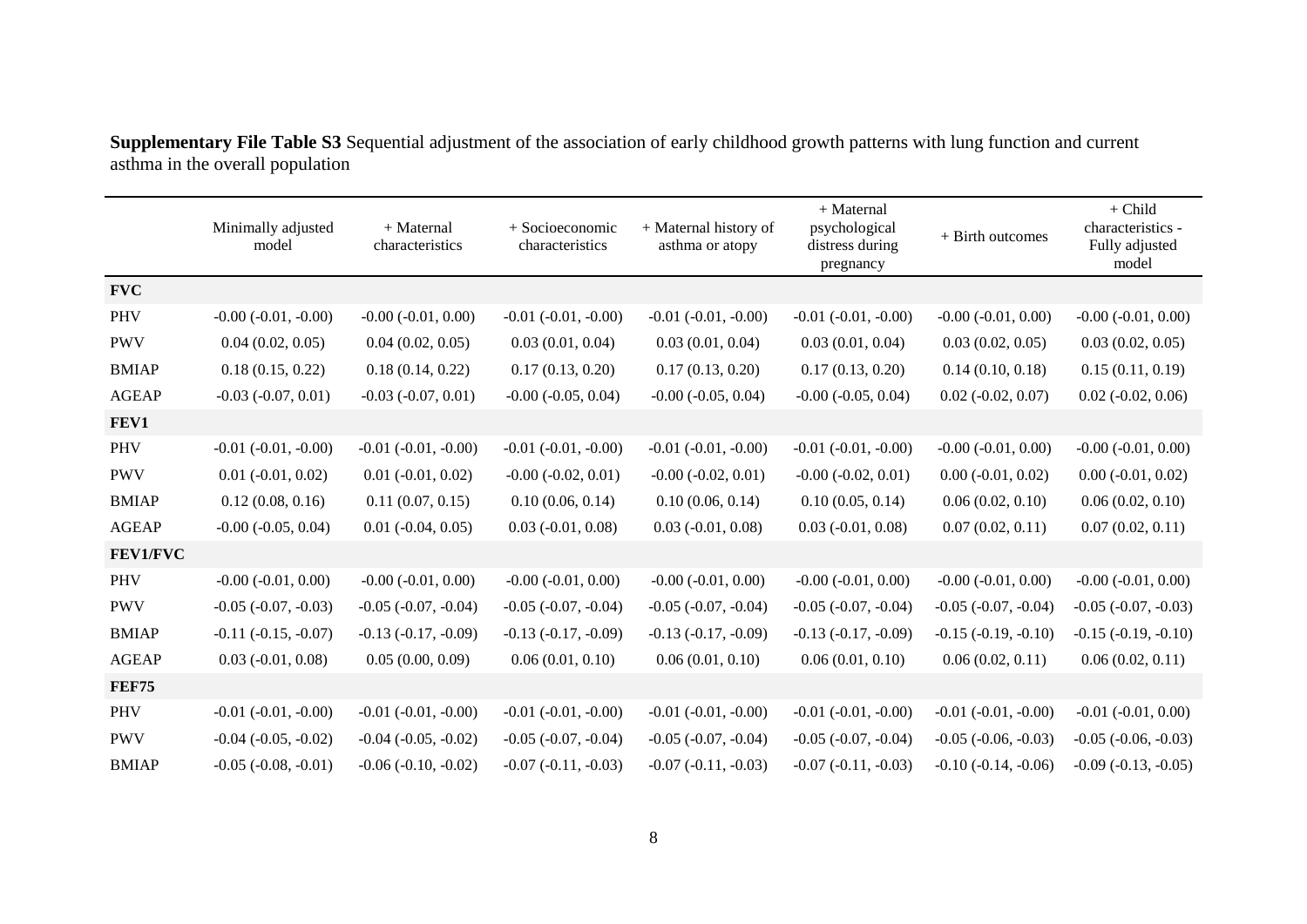| AGEAP          | $0.02$ ( $-0.02$ , $0.06$ ) | $0.04$ ( $-0.00, 0.08$ ) | 0.07(0.02, 0.11)  | 0.07(0.02, 0.11) | 0.07(0.02, 0.11) | 0.08(0.04, 0.12)  | 0.08(0.04, 0.12) |
|----------------|-----------------------------|--------------------------|-------------------|------------------|------------------|-------------------|------------------|
| Current asthma |                             |                          |                   |                  |                  |                   |                  |
| <b>PHV</b>     | 1.01(0.99, 1.02)            | 1.00 (0.99, 1.02)        | 1.00 (0.99, 1.02) | 1.00(0.99, 1.02) | 1.00(0.99, 1.02) | 1.00(0.98, 1.01)  | 1.00(0.98, 1.01) |
| <b>PWV</b>     | 1.03(0.97, 1.10)            | 1.03(0.96, 1.09)         | 1.01(0.95, 1.08)  | 1.02(0.96, 1.09) | 1.02(0.96, 1.09) | 1.01(0.95, 1.08)  | 1.00(0.94, 1.07) |
| <b>BMIAP</b>   | 1.14(0.97, 1.34)            | 1.12(0.95, 1.33)         | 1.11(0.94, 1.32)  | 1.13(0.96, 1.34) | 1.14(0.96, 1.34) | 1.12 (0.94, 1.34) | 1.09(0.91, 1.30) |
| AGEAP          | 0.85(0.71, 1.01)            | 0.86(0.72, 1.03)         | 0.88(0.73, 1.05)  | 0.88(0.73, 1.06) | 0.88(0.73, 1.06) | 0.88(0.73, 1.06)  | 0.88(0.73, 1.07) |

PHV, peak height velocity; PWV, peak weight velocity; BMIAP, body mass index at adiposity peak; AGEAP, age at adiposity peak. Values represent differences in odds-ratios with their 95% confidence intervals (CI) per standard deviation score increase in childhood growth patterns and were obtained from linear or logistic regression models. One s.d.s of PHV equals 8.4 cm/year, of PWV 2.1 kg/year, of BMIAP 0.8 kg/m<sup>2</sup>, and of AGEAP 0.7 months (around 21 days). Models were adjusted for child's sex, age at the time of respiratory outcomes (Minimally adjusted model), maternal age at enrolment, pre-pregnancy BMI, parity (+ Maternal characteristics); maternal educational level, child's ethnicity, smoking during pregnancy (+ Socioeconomic characteristics); maternal history of asthma or atopy; maternal psychological distress during pregnancy; birth weight, gestational age (+ Birth outcomes); day care attendance, lower respiratory tract infections, and passive smoking at 1 year (+ Child characteristics – Fully adjusted model. This model is the one showed in Figure 1 of the main manuscript for the overall population).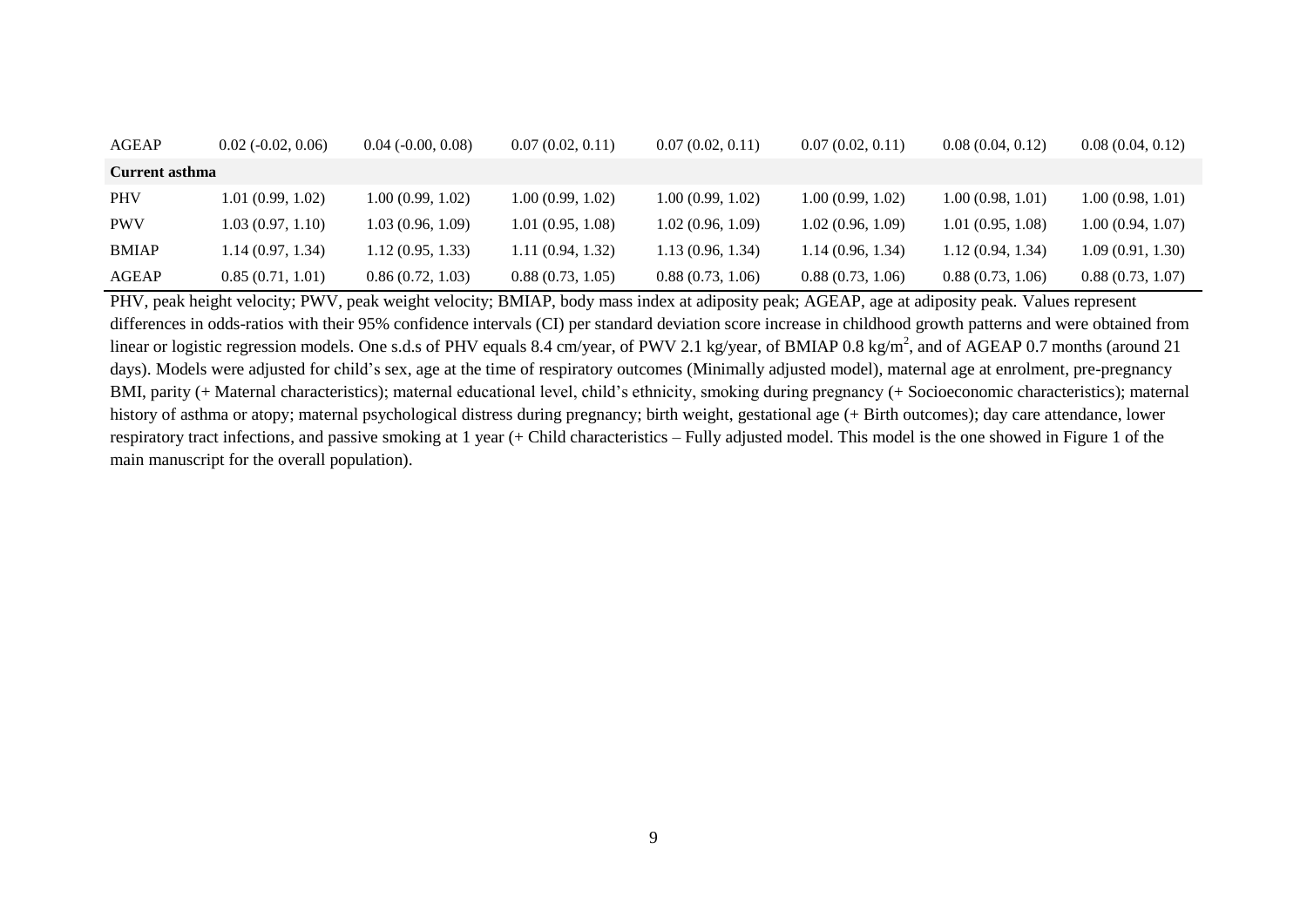Overall population Boys Girls N β (95% CI) p-value N β (95% CI) p-value N β (95% CI) p-value **FVC** PHV 4027 -0.00 (-0.01, 0.00) 0.253 1991 -0.00 (-0.01, 0.00) 0.267 2036 -0.00 (-0.01, 0.01) 0.832 PWV 4117 0.03 (0.02, 0.05) <0.001 2036 0.03 (0.01, 0.05) 0.012 2081 0.04 (0.02, 0.06) 0.001 BMIAP 3795 0.15 (0.11, 0.19) <0.001 1875 0.11 (0.06, 0.17) <0.001 1920 0.18 (0.12, 0.24) <0.001 AGEAP 3795 0.02 (-0.02, 0.06) 0.379 1875 0.09 (0.03, 0.15) 0.005 1920 -0.06 (-0.12, 0.01) 0.080 **FEV1** PHV 4027 -0.00 (-0.01, 0.00) 0.159 1991 0.00 (-0.01, 0.00) 0.103 2036 -0.00 (-0.01, 0.01) 0.919 PWV 4117 0.00 (-0.01, 0.02) 0,634 2036 -0.00 (-0.03, 0.02) 0.740 2081 0.01 (-0.01, 0.04) 0.247 BMIAP 3795 0.06 (0.02, 0.10) 0.004 1875 0.02 (-0.04, 0.08) 0.545 1920 0.10 (0.05, 0.16) <0.001 AGEAP 3795 0.07 (0.02, 0.11) 0.005 1875 0.16 (0.09, 0.22) <0.001 1920 -0.03 (-0.09, 0.03) 0.358 **FEV1/FVC** PHV 4027 -0.00 (-0.01, 0.00) 0.424 1991 -0.00 (-0.01, 0.00) 0.211 2036 0.00 (-0.01, 0.01) 0.917 PWV 4117 -0.05 (-0.07, -0.03) <0.001 2036 -0.05 (-0.07, -0.03) <0.001 2081 -0.05 (-0.07, -0.03) <0.001 BMIAP 3795 -0.15 (-0.19, -0.10) <0.001 1875 -0.16 (-0.22, -0.09) <0.001 1920 -0.14 (-0.20, -0.08) <0.001 AGEAP 3795 0.06 (0.02, 0.11) 0.007 1875 0.08 (0.02, 0.15) 0.016 1920 0.05 (-0.02, 0.11) 0.151 **FEF75** PHV 4027 -0.01 (-0.01, 0.00) 0.003 1991 -0.01 (-0.01, 0.00) 0.009 2036 -0.00 (-0.01, 0.00) 0.125 PWV 4117 -0.05 (-0.06, -0.03) <0.001 2036 -0.05 (-0.07, -0.03) <0.001 2081 -0.04 (-0.07, -0.02) <0.001 BMIAP 3795 -0.09 (-0.13, -0.05) <0.001 1875 -0.11 (-0.17, -0.05) <0.001 1920 -0.08 (-0.13, -0.02) 0.009 AGEAP 3795 0.08 (0.04, 0.12) <0.001 1875 0.11 (0.05, 0.17) <0.001 1920 0.05 (-0.01, 0.11) 0.135

**Supplementary File Table S4** Associations of early childhood growth patterns with lung function and current asthma in the overall population, in boys, and in girls.